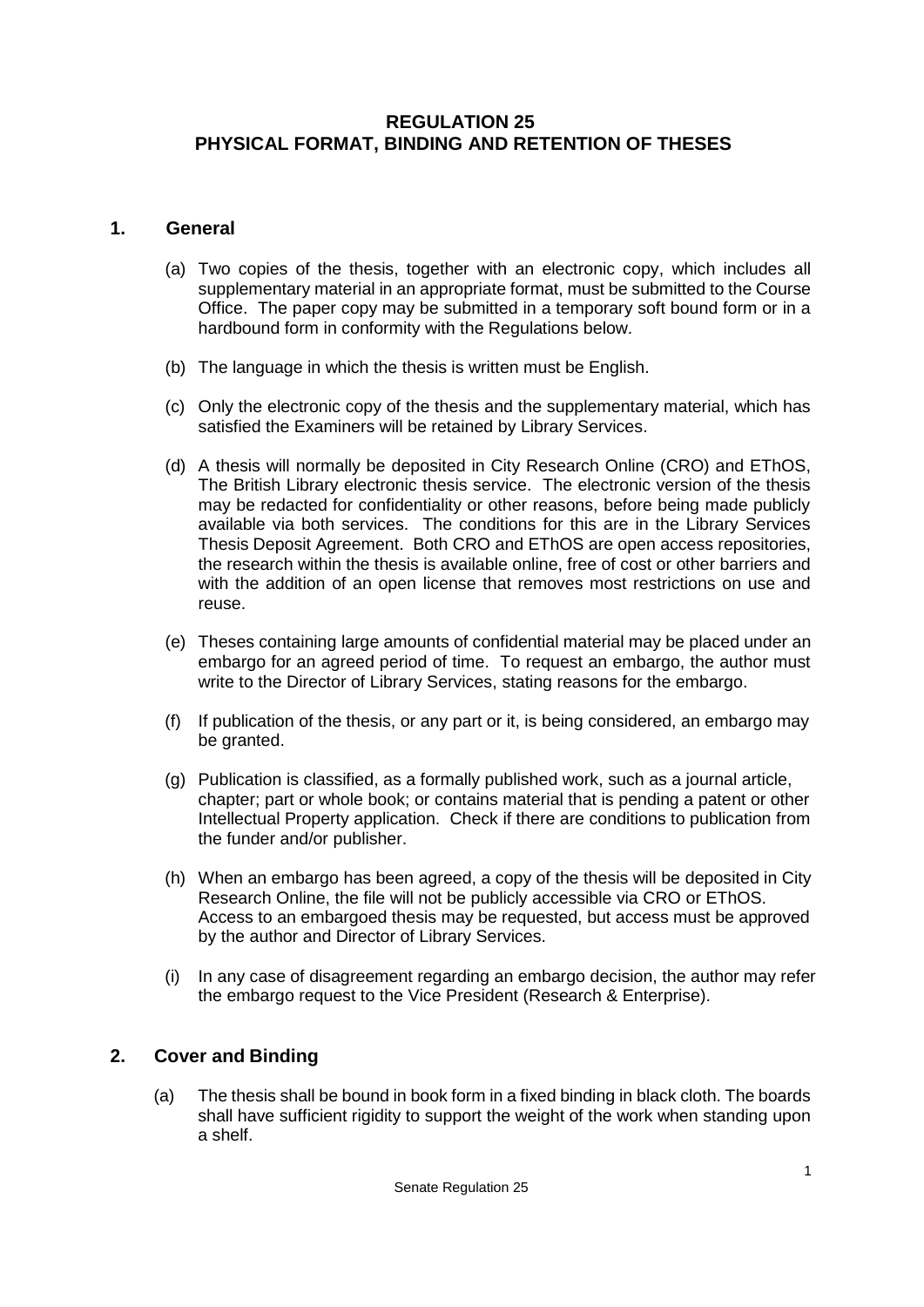(b) The spine of the volume shall bear in at least 22pt (8mm) type the degree, the candidate's surname followed by initials and the year of presentation, in gold lettering, starting 40mm from the base. This information shall normally be printed along the spine in such a way as to be readable when the volume is lying flat with the back cover uppermost. If the work consists of more than one volume the spine of each volume shall be numbered.

# **3. Paper and Typographical Detail**

- (a) The thesis may be printed on one side or both sides of the paper and must have one-and-a-half or double line spacing; photocopies must be of a high quality on plain paper. Characters shall not be less than 8 pt (2.75 mm).
- (b) The size of paper used for a thesis shall be international A4 (297mm x 210mm). Paper shall be of good quality and of sufficient opacity to ensure that the print or typescript does not show through the reverse side.
- (c) Margins at the binding edges shall not be less than 40mm and other margins not less than 20mm.

## **4. Pagination**

- (a) Pages shall be numbered consecutively throughout the thesis, commencing with the title page, including appendices, but excluding photographs or diagrams which are not embedded in the text.
- (b) Page numbers shall be located centrally at the bottom of the page, approximately 10mm above the edge.
- (c) No individual volume shall exceed 300 pages in length.
- (d) If there is more than one volume, each volume shall have its own pagination.

## **5. Preliminaries**

- (a) The title page of every volume shall give the following information in the order listed:
	- (i) the full title of the thesis, as approved by the Board of Studies, which should describe the contents accurately and concisely;
	- (ii) the full names of the author;
	- (iii) the qualification for which the thesis is submitted;
	- (iv) the name of the institution to which the thesis is submitted;
	- (v) the department or organisation in which the research was conducted;
	- (vi) the month and year of submission.
- (b) The table of contents shall follow the title page. It shall list in sequence with page numbers all subdivisions of the thesis.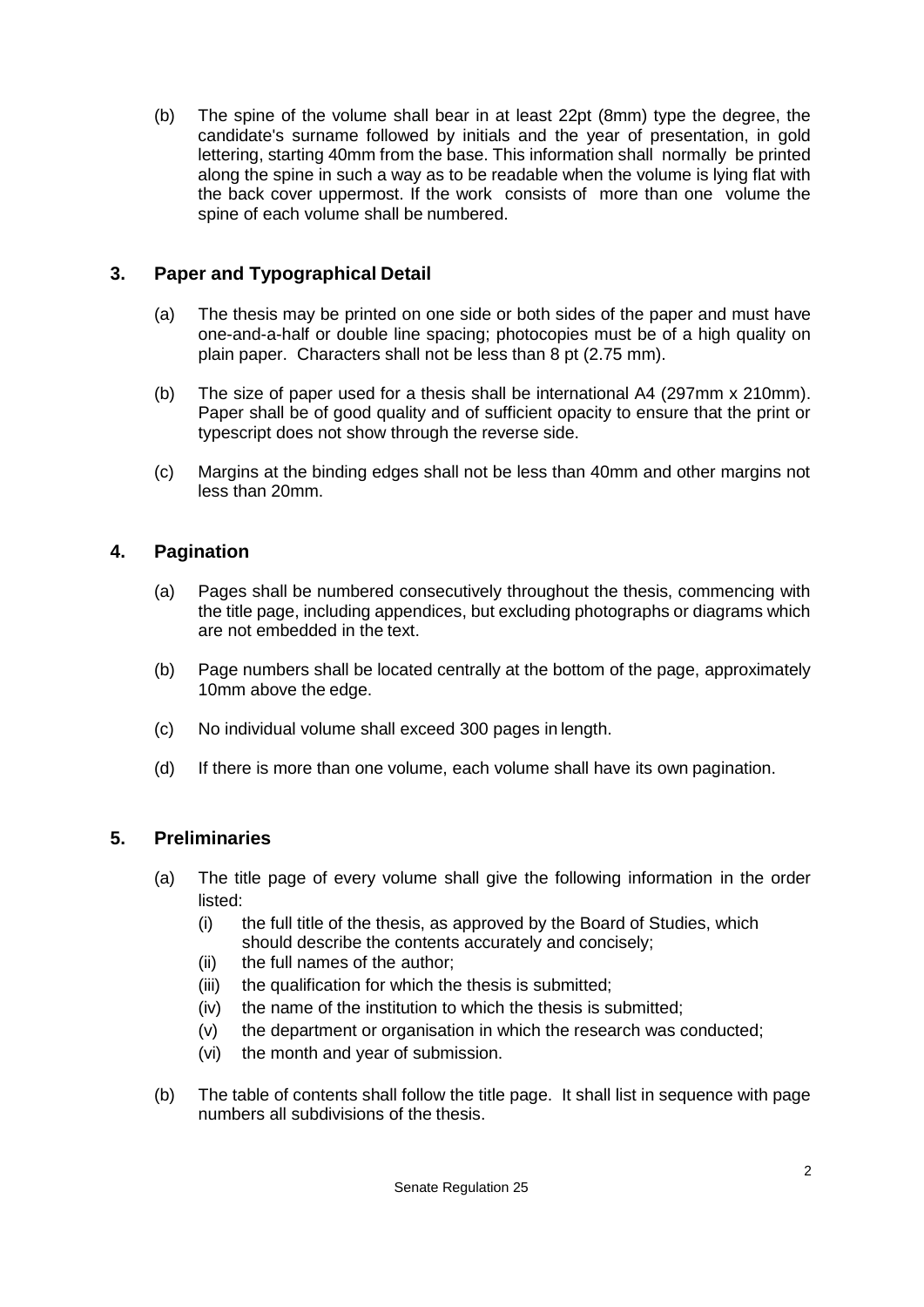- (c) The lists of tables and illustrations shall follow the table of contents.
- (d) Any acknowledgements shall be on the page following the lists of tables and illustrations.
- (e) A declaration shall normally be made to grant powers of discretion to the Director of Library Services to allow the thesis to be copied in whole or in part without further reference to the author. This permission covers only single copies made for study purposes, subject to normal conditions of acknowledgement. This declaration shall follow the acknowledgements.
- (f) An abstract of the thesis of approximately 300 words shall follow the declaration. The abstract shall be accommodated on a single page, and must be in singlespaced typing.
- (g) Where symbols and/or abbreviations are used, a key shall be provided.

### **6. Text**

- (a) The text of the thesis shall begin with an introduction defining the relation of the thesis to other work in the same field and referring to any findings, propositions or new discoveries contained in the thesis and to any important points about sources, methods and techniques.
- (b) Theses shall be divided as appropriate into chapters, sections and subsections.
- (c) References cited in the text should be identified by the author's surname and the year of publication, two or more references by the same author in the same year being distinguished by lower-case letters after the year (Harvard System). Alternatively references may be identified by numbers typed as superscripts or in brackets following the relevant phrase in the text.

### **7. Illustrations**

- (a) Whenever practicable, diagrams, maps, illustrations, computer printouts, published papers and tables shall have a binding margin of at least 40mm and should if possible be bound in the thesis near the appropriate text. Computer printout should be burst before binding.
- (b) Photographic prints shall be on single weight paper or permanently mounted on cartridge paper for binding and shall be securely fixed in the thesis.
- (c) Other materials which cannot conveniently be bound in the thesis shall be gathered in a supplementary volume similar in format to the bound thesis.
- (d) Illustrations and tables shall have distinct sequences of numbering. Each may run continuously through the thesis, or the number of an illustration or table may incorporate the number of the chapter or section in which it is bound, e.g. the third illustration of chapter 4 may be numbered "Fig. 4-3".